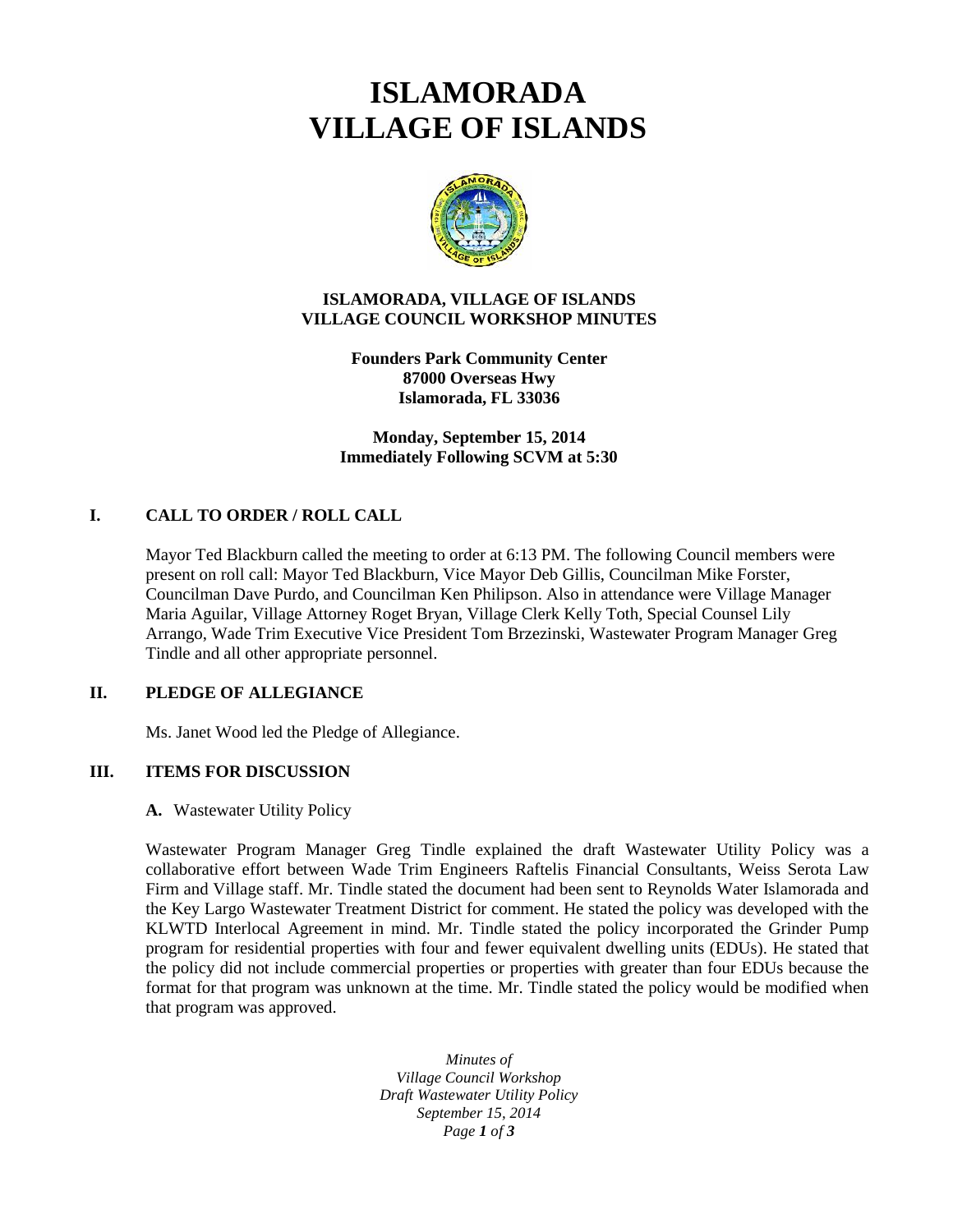Weiss Serota Attorney Lily Arrango stated the first Wastewater Utility Policy was adopted by the Village Council in April 2006 and was tailored to the North Plantation Key facility. She stated the new policy includes information from the original policy and has been expanded upon to reflect the full sewer system.

Mayor Ted Blackburn stated that it was important to him that the Wastewater Utility Policy contain safeguards necessary to protect the integrity of the wastewater system.

Councilman Ken Philipson asked if the policy has been proven in other jurisdictions as being enforceable. Ms. Arrango stated they reviewed policies of several cities including Miami Dade County and Marathon to include all items necessary to protect the wastewater system. She stated the operations protocol from Key Largo is referenced and incorporated in the Wastewater Utility Policy and is applicable and enforceable. Wade Trim Executive Vice President Tom Brzezinski spoke of the importance of educating the public.

Councilman Dave Purdo inquired as to where pump-out trucks took their waste. Mr. Tom Brzezinski explained that it was delivered directly to the Key Largo Wastewater treatment plant.

Mayor Ted Blackburn expressed concern over the possibility that something could have been left out of the policy. Mr. Brzezinski explained that the document could be revised as needed.

Councilman Ken Philipson asked what methods would be used to educate the public. Wastewater Program Manager Greg Tindle explained the direct mailings that would occur. Councilman Philipson spoke about hotel guests and the importance of educating these individuals.

Vice Mayor Deb Gillis asked if the gravity service definitions found on page 5 sections (n) and (o) would be amended with the implementation of the gravity system. Wastewater Program Manager Greg Tindle stated that they would be changed.

Mayor Ted Blackburn stated the Key Largo Wastewater Treatment District Interlocal Agreement requires that the Village incorporate portions of the agreement into the Wastewater Utility Policy.

Councilman Ken Philipson inquired about a schedule of fines. Ms. Lily Arrango stated that fines or surcharges imposed by the KLWTD on Islamorada would be passed on to the customer to include administrative charges and attorneys fees where applicable. Ms. Arrango spoke of enforcement of violations and references found on pages 33 thru 36 of the document. Wastewater Program Manager Greg Tindle explained that there are six months to connect before enforcement action would be taken.

Councilman Ken Philipson asked for an update on wastewater financing assistance to Village residents and inquired about using credit cards to pay for connection charges. Village Manager Maria Aguilar stated the Village could not take credit cards due to the fees associated with the credit cards. She suggested potential payment arrangements and suggested, if possible, changing the language associated with the affordable housing "in-lieu of fee" to enable the Village to assist residents.

Vice Mayor Deb Gillis requested an explanation of the section of the Wastewater Utility Policy on page 15, section H as it relates to owners being obligated to install and maintain the Gravity Service Lateral Connection. Mr. Tom Brzezinski explained that the Village installs the connection, however, the property owner will be repaying the Village for these costs and thus will own and be responsible for

> *Minutes of Village Council Workshop Draft Wastewater Utility Policy September 15, 2014 Page 2 of 3*